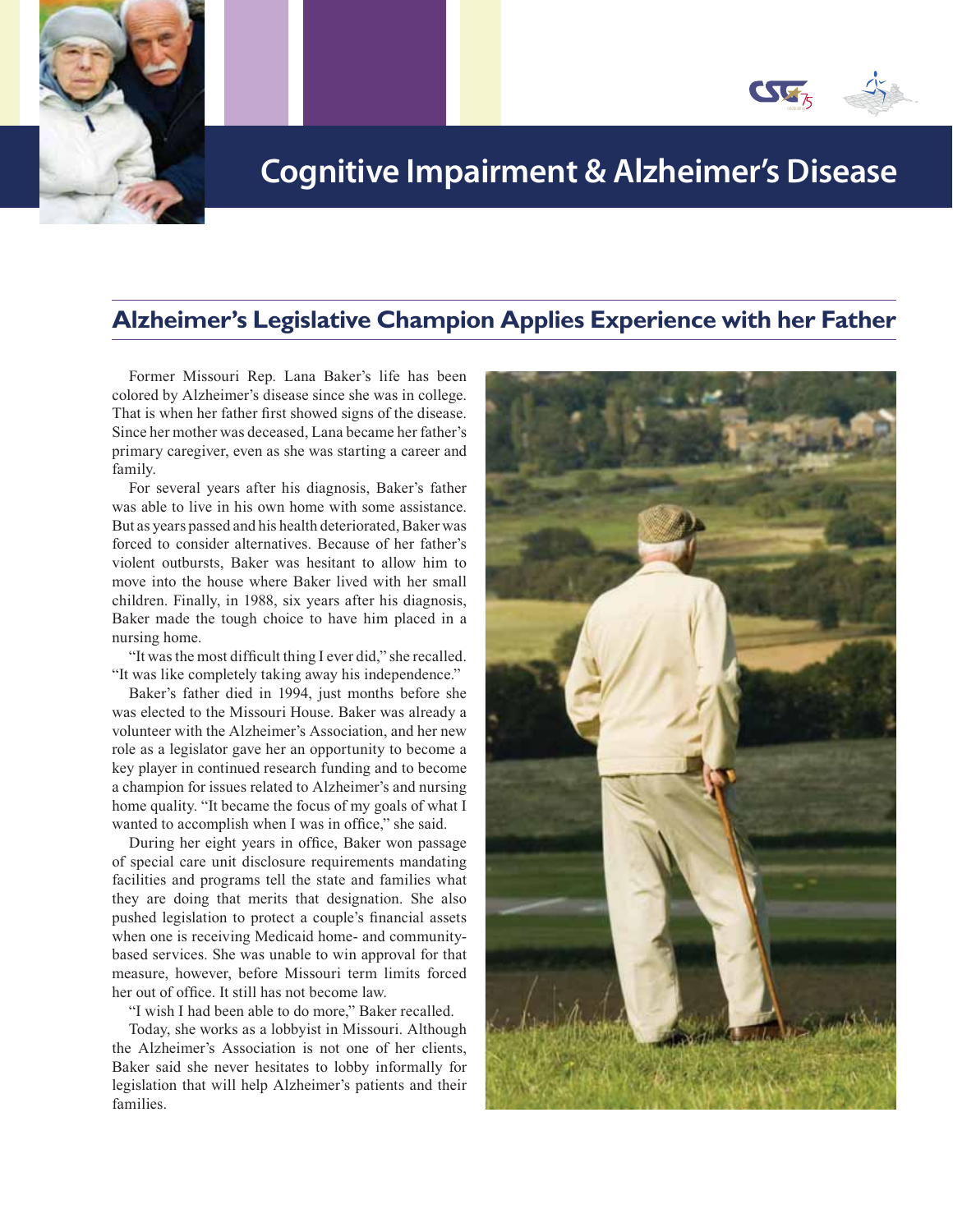

## **Cognitive Impairment & Alzheimer's Disease**

# **Talking Points**

### $\boxtimes$  Why Should State Legislators Be Concerned?

- Age is the single greatest risk factor for Alzheimer's disease. Unless something is done to delay the onset or to intervene, researchers predict as many as 16 million Americans will have Alzheimer's disease by 2050.
- In 2008, Alzheimer's disease surpassed diabetes to become the sixth leading cause of death among U.S. adults age 18 or older. $<sup>1</sup>$ </sup>
- Most states do not have a comprehensive strategy or plan to address the impact of Alzheimer's disease or other forms of cognitive impairment on individuals, families and communities in their state.
- Approximately 5.2 million Americans have Alzheimer's disease. Another 10 million adults age 18 or older suffer from other cognitive impairments.

### $\triangledown$  Alzheimer's Disease and Cognitive Impairment: What is Known

- Cognitive impairment is not caused by any one disease or condition, nor is it limited to a specific age group. Alzheimer's disease, the most common form of dementia, as well other dementias and conditions such as stroke, traumatic brain injury and developmental disabilities can all cause cognitive impairment.
- These conditions also can impact a person's ability to think, to make decisions, to remember, to communicate and to live a purposeful life.
- Dementia and Alzheimer's disease do not automatically occur with aging.
- There is no known cure for Alzheimer's disease.
- Active medical management can improve the quality of life for individuals with dementia and their caregivers.
- A growing body of evidence suggests cognitive function may be maintained by preventing or controlling risk factors, such as high blood pressure, high cholesterol and diabetes. Additional evidence points to a significant connection between regular physical activity and maintaining cognitive function.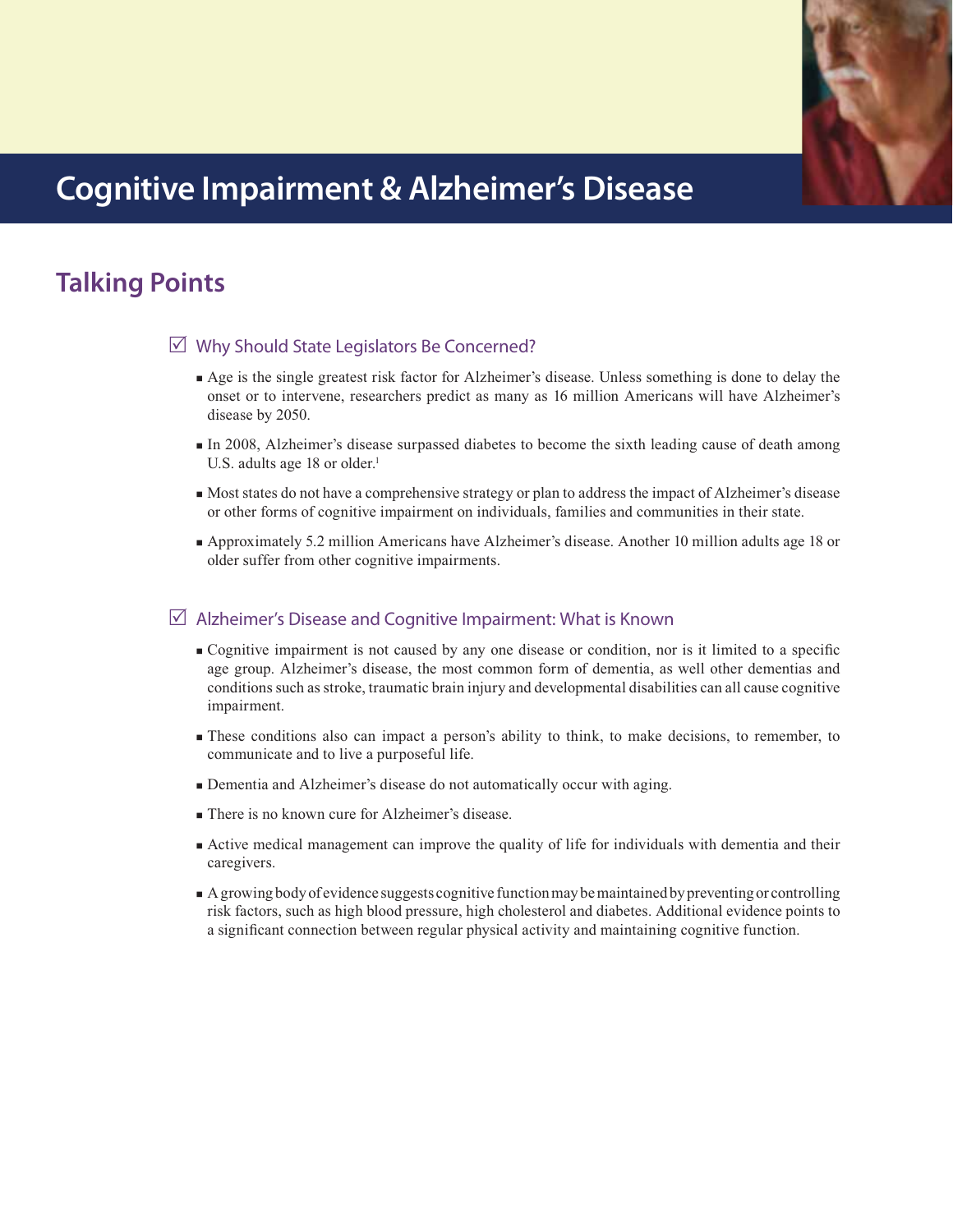

### $\triangledown$  What are the Costs of Cognitive Impairment and Alzheimer's Disease?

- In 2005, people with Alzheimer's disease or other dementias incurred \$21 billion in state and federal Medicaid costs and \$91 billion in Medicare costs to cover nursing home care.
- At any one time, 70 percent of people with Alzheimer's disease or other dementias live at home and are frequent users of home- and community-based services.<sup>3</sup>
- People with Alzheimer's disease or other dementias constitute 25 percent of older adult home care users and about 50 percent of adult day center, assisted living, and nursing home services users.<sup>2</sup>
- Nearly 10 million Americans provide unpaid care for a person with Alzheimer's disease or other dementia. In 2007, they provided 8.4 billion hours of unpaid care, which is a contribution valued at \$89 billion.<sup>3</sup>
- American businesses suffered \$36.5 billion in indirect losses from lost productivity, missed work, and replacement expense of employees who are unpaid caregivers. 3

### $\boxtimes$  What Can State Legislators Do?

- Support the collection of information needed to assess the impact of cognitive impairment on individuals, families and communities in your state.
- Encourage your state to examine and monitor its brain health status through the Centers for Disease Control and Prevention's Behavioral Risk Factor Surveillance System (*www.cdc.gov/brfss*). States can use the survey results to support policy changes and initiatives to meet health-related goals and measure their success.
- Encourage your state to incorporate new state questions for the surveillance system in 2010 to assess the impact of cognitive impairment. (*www.cdc.gov/aging*)
- Support creation of a legislative task force to study Alzheimer's disease, dementia and cognitive impairment in your state.
- Support developing and implementing a state plan of action to address Alzheimer's disease, dementia and cognitive impairment in your state.
- Support proposals to create or increase training on care of patients with dementia training for all paid direct and indirect care staff in all care settings to ensure services are dementia-capable.
- Encourage your state health agencies to develop practical tools to help identify the needs of family caregivers.
- Consider incorporating caregiver assessments as part of your state Medicaid program.
- Partner with state agencies and the Alzheimer's Association to educate legislative staff on how to respond to constituent concerns regarding Alzheimer's disease and other dementias.